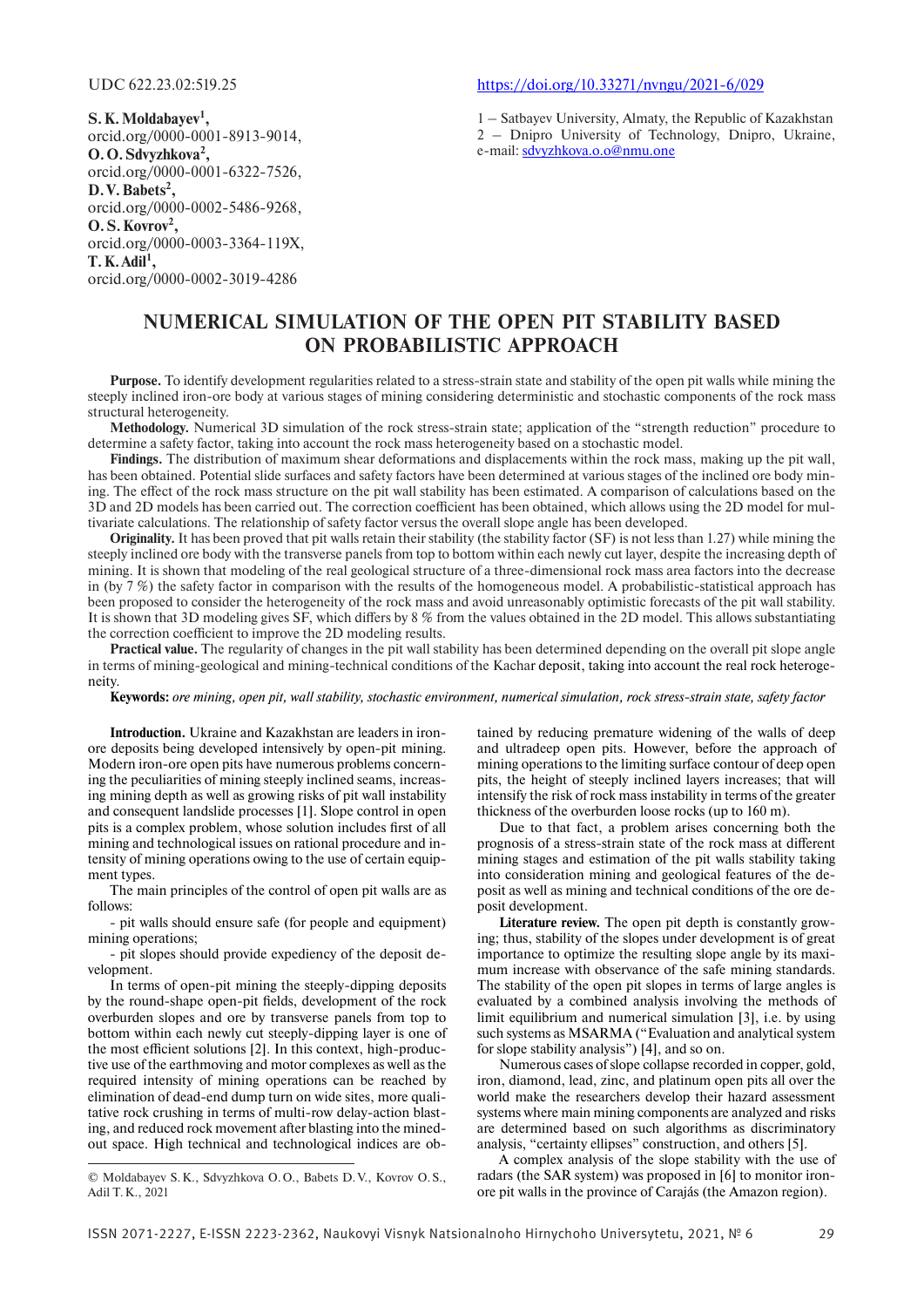Paper [7] describes positive practices of applying a combination of methods including Google Earth and field surveys to study a process of wall destruction in the iron-ore open pit.

Preliminary evaluation of the pit wall stability may be performed based on physical modeling. A physical model helps to visualize a process of slope collapse and assess the main geometrical parameters of the landslide process with the following prognosis of possible geohazard in a real open pit [8, 9].

A large body of research focuses on the high probability of dramatic deformation processes within the open pit walls, which is stipulated by the composition of several unfavorable factors. Paper [10] shows that unpredictably massive deformations within the pit wall occur due to the effects of physical weathering that has stipulated reduced soil stability and the development of fissures along with the weak layer. The authors of the paper [11] indicate the complicated conditions of lignite development in Greece due to the fact that within the recent decades the open pits have become larger and deeper (down to 200 m); as a result, currently, they are more difficult to control.

Modeling the critical states of the pit walls is similar in many ways to the analysis of a landslide development [12]. The authors of the paper [13] reveal a problem of landslide modeling in soft clays. Reduction of clay stability in terms of plastic deformation results in the fact that breaking is irreversible so that the soil shears within a small slope can cause a series of regressive failures and result in a sudden catastrophic landslide.

Authors of all the aforementioned papers are unanimous in the idea that mathematical simulation is an important constituent part of geotechnical studies. Modern numerical methods make it possible to consider the enumerated factors determining slope stability. The results of numerical simulation by both a method of finite and discrete elements and a method of finite differences are discussed. The authors of the early mentioned paper [12] point out that successful forecast of landslides in clays requires reliable numerical simulation, being capable of reflecting extreme material deformations. The positive experience of finite element modeling of the deformation processes (using RS3 program) was demonstrated while reconstructing the landslide in Saint-Jude, Quebec, Canada [13]. Paper [14] shows that transportation of overburden and mineral raw materials in terms of open pits is one of the most complicated and costly processes. Consequently, the design of traffic arteries also involves numerical modeling to minimize costs for long-term construction and maintenance. The FEM analysis of a stressstrain state of the natural or artificial slope allows not only forecasting the potential slip surface but also developing certain methods to ensure the stability of a geotechnical object [15].

In this context, most researchers state that the adequacy of the modeling is guaranteed by the initial data reliability, first of all, relative to mechanical characteristics of lithological differences.

Thus, the authors of the paper [16] note that the assessment of shear strength is of critical importance for stability analysis. However, the limited availability of direct measurements in engineering practice makes the evaluation of real soil properties quite difficult. That very circumstance is highlighted by the authors of the paper [17]. It is stressed that due to the difficulty of identifying mechanical properties of weak seams within the pit walls, it is necessary to carry out regressive analysis in combination with the data on rock displacement monitoring.

**Unsolved aspects of the problem***.* The represented example demonstrates that stabilization of slopes and open pit walls is determined to a large extent by the adequate prognosis of geomechanical processes under certain geological conditions. In this context, mathematical, in particular, numerical simulating the stress-strain state (SSS) of the rock mass is quite an efficient tool. Nevertheless, even in case of using powerful and multi-functional software complexes for creating 3D models, the reliability of the initial data is the compulsory condition. The mechanical properties of rocks are such obligatory data apart from geometrical parameters of the areas and loading conditions. In this context, there is always some uncertainty in the determination of those characteristics stipulated by the considerable rock mass heterogeneity. To date, there is no unambiguous approach to consider the structural heterogeneity of the rock mass, in particular, the systems of joints, while numerical simulating the rock stress-strain state and assessing the stability of the pit walls.

 **The purpose** is to identify regularities in changes of pit wall stability at different stages of technological operations while mining steeply-inclined layers based on 3D modeling of the rock state considering the rock mass structural heterogeneity. The research was carried out in terms of the Kachar magnetite-ore deposit (Kazakhstan) where the problem of pit stability is quite acute due to the intense deepening of mining.

**Description of the research object***.* The Kachar magnetiteore deposit belongs to the major iron-ore belt of Turgay trough. Engineering and geological conditions of the deposit development are complicated due to the considerable thickness of unconsolidated sediments as well as weak surfaces in hard rock directed towards the mined-out space. The thickness of the unconsolidated sediments varies from 130 to 200 m, being 160 m on average. Meso-Cenozoic deposits are represented by sedimentary rocks of different ages: clay loams, clays, sands, argillaceous opokas and sandstones, and conglomerates. Below, clays of the bedrock weathering layer occur; their thickness reaches up to 30 m, being 5–10 m on average. Within certain areas, there is no clay of the weathering layer at all. A complex of hard and medium-hard Paleozoic rocks is represented by sedimentary, effusive, sedimentary-igneous, and metasomatic rocks (porphyrites, aphyrites, tuffs, tuffites, tuff sandstones, limestones, and ores of magnetite composition). There are also joint systems of different orientations.

 Mining of rock overburden and steeply inclined ore layer from the top to bottom means that the mining depth increases at each stage of operations; thus, the resulting slope angle increases as well. Consequently, safer and more efficient mining under the specified conditions requires adequate estimation of the pit wall stability.

**Methods***.* To identify the rock stress-strain state, a well approved numerical method of finite elements is used implemented in the licensed software RS3 (Rocscience). The computational scheme (Fig. 1, *a*) includes a wall part made up of hard rock as this is the area which stability is of special interest for the development of technical solutions. The main part of the rocks involved in the deformation process is represented by ore, limestones, and tuffs. The layers of those rocks are modeled according to the data on their thickness and parameters of bedding. Digital 3D representation of the ore body at each mining stage is performed in the software SURPAC, which files are imported in the RS3 code.

While simulating a three-dimensional area of the rock mass, boundary conditions are determined by the fixation of the model displacements: plane *XY* (bottom of the model) is fixed along the axes  $X$ ,  $Y$ , and  $Z$ ; plane  $YZ$  is fixed along the axes *X* and *Y*, and plane *XZ* is fixed along the axis *Y*.

A finite-element mesh of the model (Fig.  $1, b$ ) is obtained by the uniform division of the area into 10-apex tetrahedrons. The number of elements for the model represented below is 267 595.

The pit wall stability is assessed based on the elastoplastic model of the rock mass and the Coulomb-Mohr failure criterion

$$
\tau = c + \sigma_n \tg \varphi,\tag{1}
$$

here  $\tau$  is tangential stress (shear stress) and  $\sigma_n$  is normal stress. Internal friction angle φ and cohesion с are the strength characteristics included in the strength conditions.

The safety factor is the most significant result of the numerical simulation indicating the possibility of wall operation in terms of the present geometrical parameters

$$
F = \frac{shear \text{ strength}}{shear \text{ force}}.
$$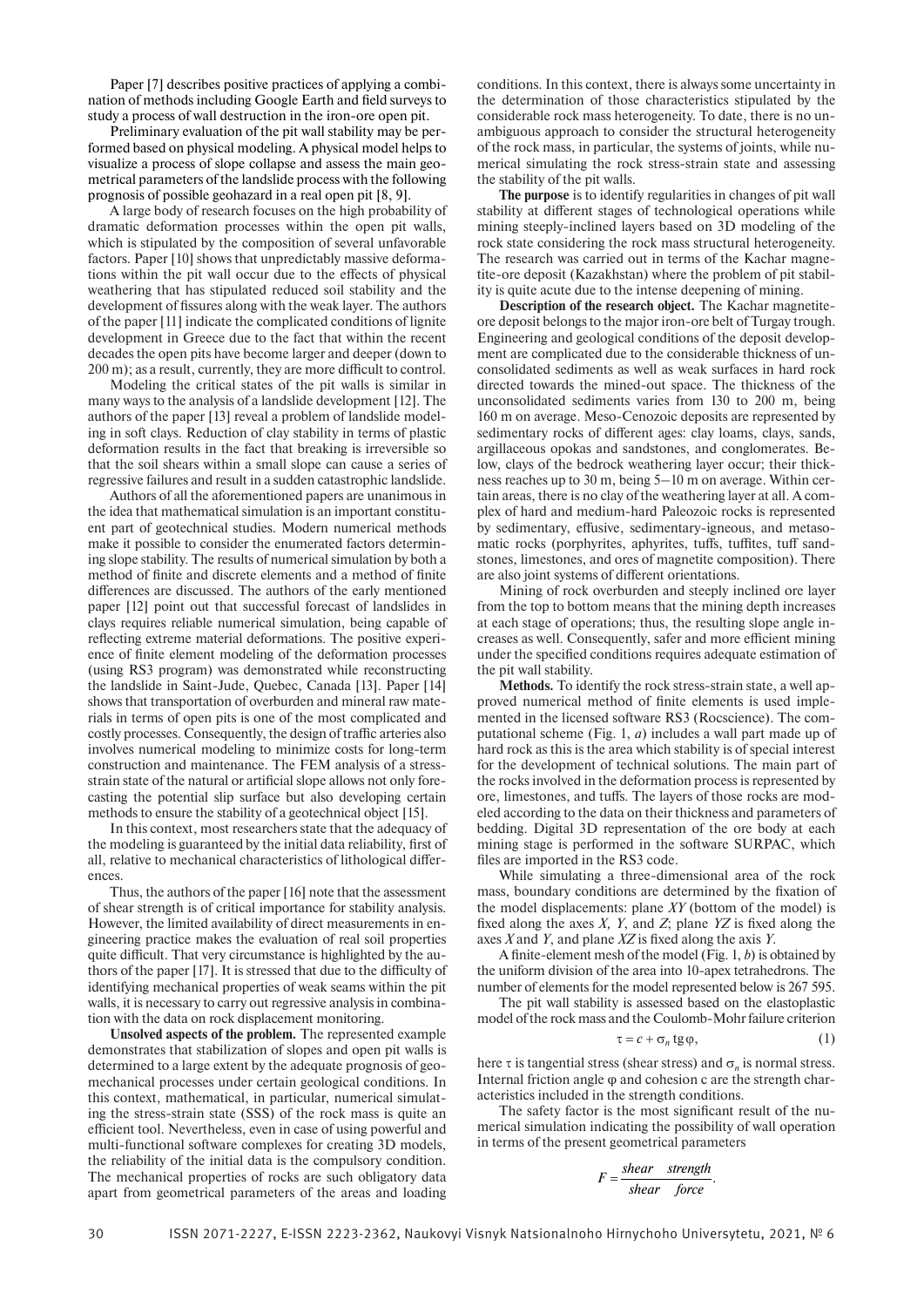

Fig. 1. The area geometry corresponded to the 11<sup>th</sup> (at the moment – final) stage of the ore body mining within the con*sidered deposit area:*

 $a$  – computational scheme;  $b$  – finite-element model;  $1$  – main *rock mass (limestones); 2 – tuffs; 3 – ore deposit* 

To determine the value, a well-adapted "strength reduction" procedure [17] is used in the RS3 code. If a slope is in the equilibrium state, then the Coulomb-Mohr failure criterion (1) can be represented as follows

$$
\frac{\tau}{F} = \frac{c}{F} + \frac{\tan \varphi}{F}.
$$

Thus, the slope stability factor is the value *F*, by which the initial shear strength parameters must be divided to bring the slope to collapse. Then, strength characteristics of shear resistance  $c_f$  and  $\varphi_f$ , at which a slope loses its stability, can be written in the form

$$
c_f = \frac{c}{F};
$$
  

$$
\varphi_f = \arctan\left(\frac{\tan \varphi}{F}\right).
$$

Such interpretation makes it possible to determine the stability factor by sequential reduction of real stability characteristics of the rocks, making up the slope, by *F* times up to the "reduced" (factorized) values  $c_f$  and  $\varphi_f$ , at which stability of the slope with the preset geometry becomes impossible, i. e. the slope collapse takes place.

The initial values of internal friction angle *φ* and adhesion *с* play an important role in this procedure as they are usually determined by a geological service by testing the rock samples under laboratory conditions according to well-known methodologies. However, there is a known fact that there are certain dissimilarities between the properties of real rocks and the ones of the samples under testing [18]. That is stipulated by the considerable heterogeneity of rocks occurring in the real rock mass, though it is not manifested during the sample testing. The mentioned dissimilarity may be considered by introducing the structural coefficient determined on the basis of a probabilistically statistic approach [19] .

It has been noted before that according to the data by the geological service of an open pit, there is certain jointness of different degrees within the rock mass. Paper [20] indicates the prevailing role of jointness in reducing rock strength and the difference of the heterogeneous mass strength from one of the rock samples tested in a laboratory. Since the strength properties of rocks determine directly the pit wall stability and are the most important initial data to simulate the rock mass state, special attention is paid to the consideration of the aforementioned difference (scale effect) in the mentioned studies.

There are different methods to consider rock mass heterogeneity and its effect on mechanical properties. Most of them are based on the generalization of laboratory tests of samples and in-situ observations, which were further implemented in different rating classifications. The rating systems help to identify the rock mass quality depending on the availability of various features of heterogeneity, i. e. the ones of jointness.

We propose a probabilistic approach, based on the statistic theory of strength to consider structural features of rocks.

**Consideration of rock heterogeneity based on a probabilistic approach to the strength property assessment.** The sample with n values of the studied mechanical characteristic *X* is the result of rock testing. The average value  $\bar{x}$  is the statistic estimation of the theoretical mean  $x_m$ . Assume a priori that the real mean  $x_m$ of the characteristic *X* differs from the average sampling  $\bar{x}_m$  due to heterogeneity of a real rock or soil mass, for which the samples under testing are structural elements. This dissimilarity is characterized by the structural coefficient  $k_c$  being equal to

$$
k_c = \frac{x_m}{\overline{x}}.\tag{2}
$$

We will also consider that the strength of the heterogeneous rock mass is less than the one of the rock samples (structural elements of the rock mass). Indeed the probability to identify some defects within the large volume is higher; thus, the strength characteristic of a larger body is lower, i.e. one can assume that  $x_m$  is the least value of all the values of the given mechanical characteristic, and inequality  $X \ge x_m$  takes place. The probability of such inequality  $P$  is determined by the distribution function  $F(x)$  of the sign under analysis X

$$
P(X \ge x_m) = 1 - F(x_m) = P_0.
$$
 (3)

Probability  $P_0$  characterizes a level of the object significance; it is preset a priori. Then, a true value of the mechanical characteristic  $x_m$  will be determined from equation (3), whose concrete form depends on the hypothesis about the type of function distribution of structural elements strength *F*(*x*). In [18], the authors propose to take normal or logarithmically normal distribution of probabilities as a stochastic model of strength of structural elements of the rock mass. In terms of the current research, based on the studies on different soil types, we propose to consider the strength characteristic, i. e. cohesion and internal friction, to be distributed according to the uniform law. Contrary to the normal one, this law assumes a considerable (up to 60 %) spread of the characteristic values relative to the mean, which is peculiar for the jointed soil or rock.

In case of the uniform law the distribution function looks like

$$
F(x) = \frac{x - a}{b - a}.
$$

Taking into consideration (3), we obtain  $P_0 = 1 - \frac{x_m - a}{b - a}$ , then

$$
x_m = (b - a)(1 - P_0) + a.
$$
 (4)

It is known that in case of uniform distribution, theoretical moments of distribution – the mean  $M(x)$ , standard deviation  $\sigma(x)$ , and relative variation  $\eta$  are equal to

$$
M(x) = \frac{b+a}{2}; \quad \sigma(x) = \frac{b-a}{2\sqrt{3}}; \quad \eta = \frac{\sigma}{\bar{x}} = \frac{b-a}{\sqrt{3(b+a)}}.
$$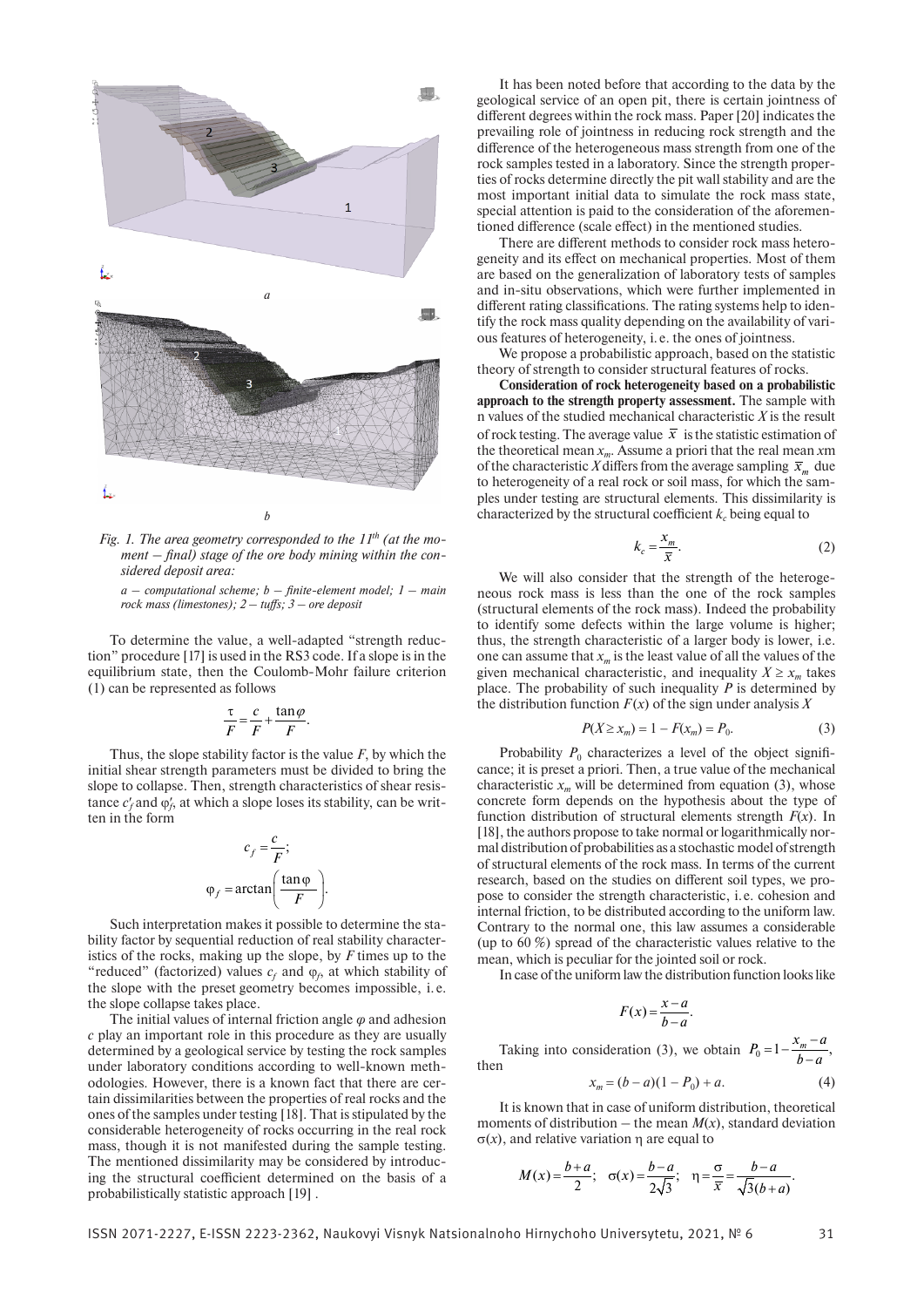Having divided both parts of equation (4) by *M*(*x*)and considering (2), we get

$$
k_c = \sqrt{3}\eta (1 - 2P_0) + 1.
$$
 (5)

It is clear that the structural coefficient  $k<sub>c</sub>$  depends first on relative variation  $\eta$  and characterizes a level of environment heterogeneity; secondly, it depends on probability  $P_0$ , which characterizes a level of object significance.

Thus, while using strength characteristic *X* (cohesion *C* and angle of internal friction  $\omega$ ) in geomechanical calculations, their natural range should be considered by introducing structural  $k_c$  into the corresponding formula

$$
x_m = k_c \overline{x}.\tag{6}
$$

At this stage, since there are no data on the parameters of joint systems, relative variation is taken as the one equal to value  $\eta = 0.15$ ; probability of determination of the structural coefficient was taken as the one equal to  $P_0 = 0.9$ . Then, according to (5), the structural coefficient is  $k_c = 0.8$ . The initial strength characteristics (cohesion and internal friction angle) are reduced according to (6) and represented in Table.

**Results.** Finite element analysis of the rock stress-strain state with the use of the elastoplastic constitutive model and the Coulomb-Mohr failure criterion allows singling out zones of the greatest rock displacements (Fig. 2). Practically, a zone of maximum displacements covers an ore layer, which has the least strength characteristics. The calculations are performed for 11 planned stages of ore body mining within the considered open pit field (western slope). Each stage involves changes in the area geometry (changes in the resulting slope angle) and rock mass structure (changes in the thickness of ore and rock layers). However, the features of displacements remain the same.

The safety factor of the open pit slope is the most significant result indicating the possibility of safe mining in terms of the specified geometrical parameters of walls. As it has been mentioned before, a "strength reduction" method is used to identify that value. A procedure of step-by-step stability reduction while using numerical methods, in particular FEM, is of special efficiency. Its essence is in the following: the solution is taken in a stage-by-stage way; at each solution stage the strength characteristics are reduced with a certain pitch and the rock strain-stress state is determined. The process continues up to the moment when a finite-element model experiences its collapse. Mathematically, it means the divergence of the iteration process in a numerical solution. When the algorithm cannot converge within the maximum number of operations preset by a user, one cannot obtain the distribution of stresses, which satisfy both the Coulomb-Mohr failure criterion (1) and global equilibrium conditions. If the algorithm cannot meet these conditions, it is considered that the model "failure" takes place. Thus, the divergence of the iteration process in the numerical solution means physically the slope collapse. A value of a strength reduction factor, in terms of which collapse in the solution occurs, is taken as the slope safety factor *F*.

The final result of a "strength reduction" procedure for the area represented in Fig. 1 (*11th* stage of mining) and the rocks with properties given in Table 1 is the factor of slope stability *F* (strength reduction factor) equal to 1.27. A region of maximum shear strains

is shown for the same stage (Fig. 3). This region determines a potential slip surface, which can take place hypothetically in terms of the strength characteristics reduction by *F* times.

It should be noted that the model-based representation of real contours of the ore body and rock layers, experiencing their changes at each mining stage, is quite a labor-intense process. That is why initially a homogeneous rock mass was simulated; moreover, the ore properties, having the least strength properties, were assigned to the material under modeling. The safety factor for such a homogeneous model at the 11<sup>th</sup> stage of mining is 1.35. It means that even though there are more stable layers (limestone, tuff) in the layered model (Fig. 1), the safety factor obtained on its basis and being equal to 1.27 is by 7 % less. The pattern of maximum shear strains (Fig. 3) shows that the potential slip surface goes exactly along the boundary of ore and rock layers. Thus, consideration of the real rock mass structure represents less optimistic and more reliable stability evaluation, confirming additionally the efficiency of a finite element analysis, whose advantage is in the possibility to model all the features of rock mass structure and texture.

Above, it has been highlighted that the resulting slope angle, changing with the advance of operations, is the main geometrical parameter of the open pit wall. Along with the deepening of mining, the resulting angle increases, and correspondingly, the safety factor (SF) of a slope experiences its reduction as well (Fig. 4).



*Fig. 2. Zone of maximum total displacements (in red) at the 11th stage of mining*



*Fig. 3. Area of maximum shear strains (potential slip surface at the 11 th stage of mining)*

*Table*

| Rock        | Cohesion, KPa |                                 |                         | Internal friction angle, degree |                                 |
|-------------|---------------|---------------------------------|-------------------------|---------------------------------|---------------------------------|
|             | average       | taking into consideration $k_c$ | Average gravity, $t/m3$ | average                         | taking into consideration $k_c$ |
| Limestone   | 568           | 450                             | 25.0                    | 34                              |                                 |
| Tuff        | 416           | 330                             | 26.8                    | 41                              |                                 |
| Ore deposit | 366           | 290                             | 33.0                    | 39                              |                                 |

Rock properties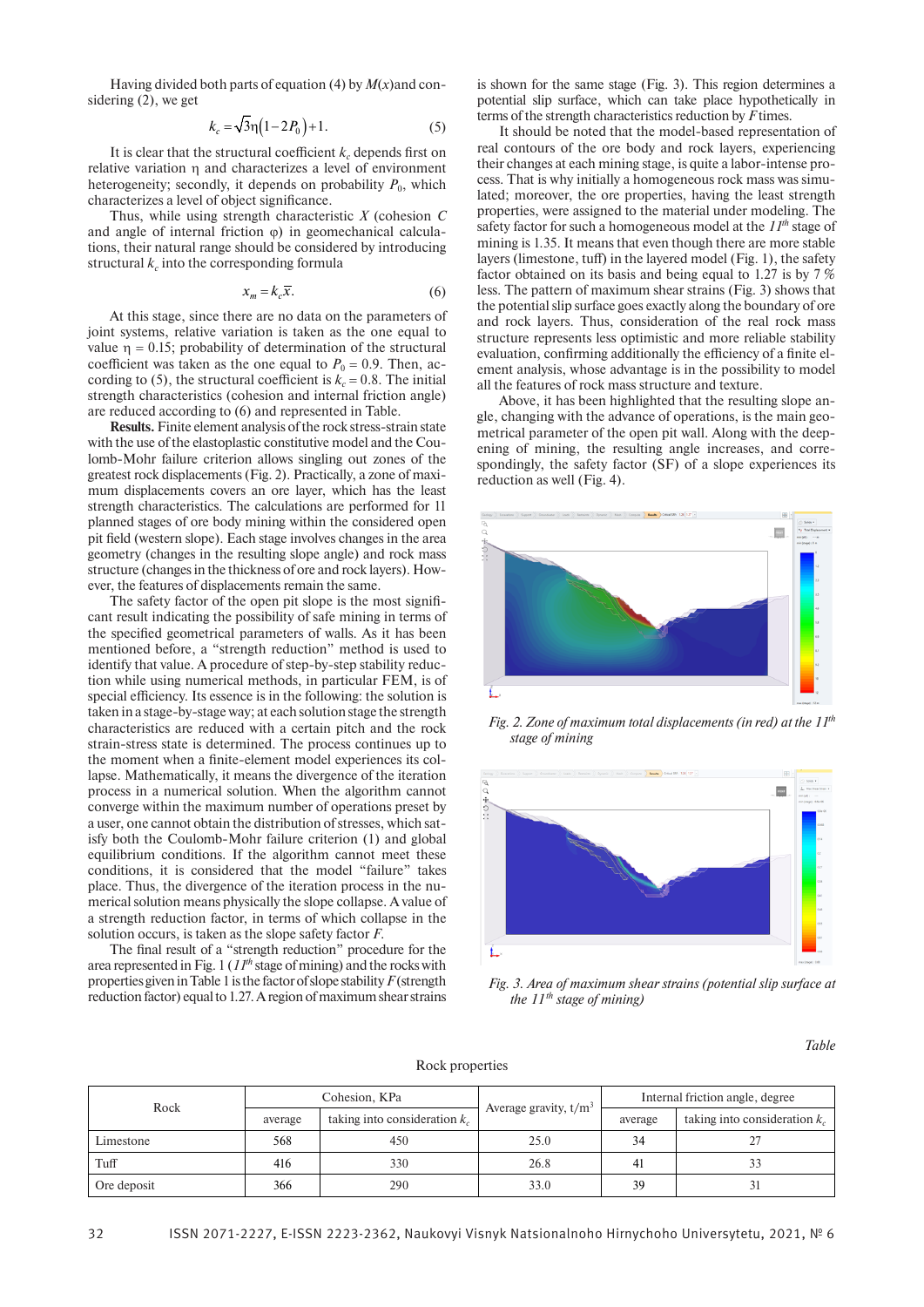

*Fig. 4. Changes in the resulting slope angle at the stages of mining and corresponding values of the safety factor Fig. 5. Potential slip curve obtained in the 2D model (11th stage* 

The general tendency of decreasing the pit wall stability in terms of increasing slope angle is known quite well as it is based on the idea of limit equilibrium of particles on the inclined surface. However, the quantitative interpretation obtained in this research is the practical result that provides assessing certain changes in the stable state of the pit wall at different stages of mining under real geological and technical conditions. Each mining stage involves the measurement of the mined-out space geometry that can change the resulting slope angle. Since the monotonous increase in a slope angle at each stage of the pit deepening was not observed (Fig. 4), the calculations did not record any monotonous decrease in SF as well.

The loop-like nature of the graph in Fig. 4 stresses the expediency of finite element simulation in each specific case as the numerical method helps to consider all the geometry features of the area under analysis and structures of the environment being modeled. The indicated factors determine directly the slope stability, which is demonstrated by the relationship.

The SF (equal to 1.27) obtained at the final  $(11<sup>th</sup>)$  stage is the admissible one in terms of open-pit mining; however, it shows that along with the deepening of operations, the slope state approaches the limit one. If there is more intense jointness, the bearing capacity of rocks will experience certain changes. The proposed approach allows considering this circumstance by recalculating the structural coefficient at the expense of increasing relative variation of strength characteristics. The latter is determined depending on the distance between joints according to the methods proposed in [18].

Thus, the proposed totality of the methods is an important component of designing safe technological systems for ore mining, which is of special significance under complicated geological conditions, i. e. while developing steeply inclined seams.

It should be noted that 3D-based calculations are rather costly from the viewpoint of calculation time and necessary parameters of the computer operating system. The alternative here is to use a two-dimensional computational system to implement FEM for the analysis of one of the slope plane sections. In this context, one should remember that in this case, a plane deformation hypothesis is not true. Nevertheless, reduction of the problem dimension has its advantages while performing considerable calculation series.

For comparison, the calculations are performed for the plane section of the area in terms of specification of the same rock mass structure and the same properties of the rock layers. In general, a pattern of stress distribution, strains, and displacements (Fig. 5) coincide with the one obtained in the complete three-dimension model. The calculations are carried out for all 11 stages of ore body mining. In particular, in case of the  $11<sup>th</sup>$  (final) mining stage, the SF based on the plane model is 1.17 (as opposite to 1.27 in a three-dimensional model). The difference is caused by the previously mentioned model of plane deformation, i. e. with the neglect of one of the components of complete stress and strains tensors in the 2D model.



*of mining)*

The obtained difference can be used as a correction coefficient in case if the studies mean multifactor data analysis and large-scale computational experiment. In such situations, two-dimensional models can be used; however, the results should be corrected taking into consideration the coefficient, which we have substantiated by averaging on the basis of 24 performed variants of comparative calculations

$$
k_{3D} = \frac{SF_{3D}}{SF_{2D}} = 1.08.
$$

Thus, the SF obtained on the basis of the stability reduction procedure in codes RS3 or PHASE2 (Rockscience) should be multiplied by the proposed correction coefficient. **Conclusions.**

1. The paper represents a practical implementation of the approach combining numerical 3D simulation of the rock stress-strain state and stochastic representation of the rock properties to evaluate the pit wall stability in terms of the Kachar deposit (Kazakhstan). The safety factor of the pit wall was determined as 1.27 when the design contour was reached.

2. A finite element analysis and a procedure of step-by-step strength reduction provides the unambiguous evaluation of the rock slope stability in terms of changing the geometry of slopes at different mining stages. An area of the greatest shear strains obtained at each stage is the prototype of the potential slip surface. In case of deteriorating mining-geological conditions (namely, while operating within the zones of a geological fault and branch jointness), the zones of the greatest displacements obtained from the calculations will help forecast the rock mass volume, experiencing its transfer into the unstable state.

3. The relationship between the safety factor of pit wall stability and the resulting slope angle, determined for the given conditions, is the important component of the forecast while substantiating technical solutions. Consideration of structural heterogeneity of rocks will help avoid unreasonably optimistic values of the slope safety factors that are of special importance while the development of steeply inclined ore deposits.

4. The performed computational experiment has substantiated the transfer coefficient that can correct the SF calculations in 2D models; that allows carrying out further multifactor calculations in the simplified 2D arrangement.

**Acknowledgments.** This work is funded by the Ministry of Education and Science of the Republic of Kazakhstan, grant No. AR08857087.

#### **References.**

**1.** Gumenik, I., & Lozhnikov, O. (2015). Current condition of damaged lands by surface mining in Ukraine and its influence on environment. In *New developments in mining engineering*/*Theoretical and practical solution of mineral resources mining,* (pp. 139-145). London: Taylor & Francis Group.

**2.** Moldabayev, S., Rysbaiuly, B., Sultanbekova, Z., & Sarybayev, N. (2019). Methodological approach to creation of the 3D model of an